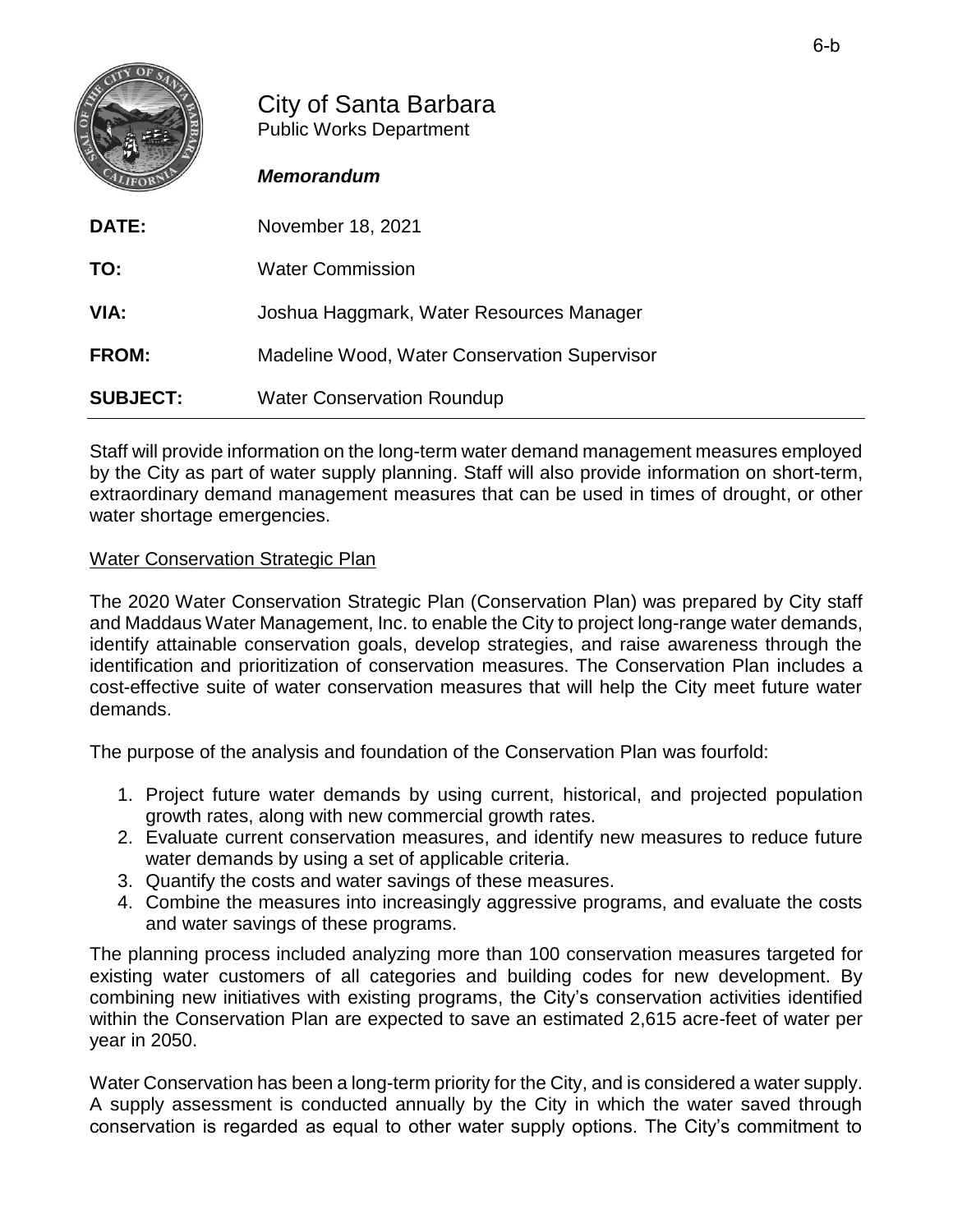water conservation has been evidenced by reductions in water demands over the past 30 years. Current community water use has decreased to the same level it was in the 1950s, despite the population more than doubling since that time.

Water use efficiency in the City is supported by coordinating conservation initiatives and programs to achieve a holistic approach to providing each customer within the service area with the tools needed to conserve water. The City has a robust conservation program with demand management measures targeted toward residential water use, commercial water use, outdoor water use efficiency, youth education programs, and public information including:

- Landscape Design Standards for development
- Water Checkups
- Dedicated irrigation meter budgets
- Rebates on Flume water monitoring, mulch delivery, and high efficiency washing machines
- Commercial survey and incentive program
- Restaurant and lodging programs
- Green Gardener Program
- Garden Wise TV show
- Graywater resources
- Rainwater harvesting resources
- Demonstration gardens
- Recognition programs
- Online resources
- Youth education

## Water Shortage Contingency Plan

The Water Shortage Contingency Plan (Shortage Plan) is a detailed plan for how the City intends to respond to water shortages. A water shortage occurs when the water supply is reduced to a level that cannot support typical demand at any given time. The Shortage Plan is used to provide guidance to the City's elected officials, staff, and the public by identifying response actions to allow for efficient management of water shortages with predictability and accountability. The Shortage Plan provides tools to maintain reliable supplies and reduce the impacts of supply interruptions caused by extended drought or catastrophic supply interruptions. The 2021 Water Shortage Contingency Plan is a stand-alone document that was adopted separately from, but at the same time as, the Enhanced Urban Water Management Plan and can be modified as needed.

Two key components of the Shortage Plan related to water shortage response include:

• Shortage Stages: The City's water shortage planning addresses supply shortages ranging from a slowly developing drought to sudden and potentially catastrophic